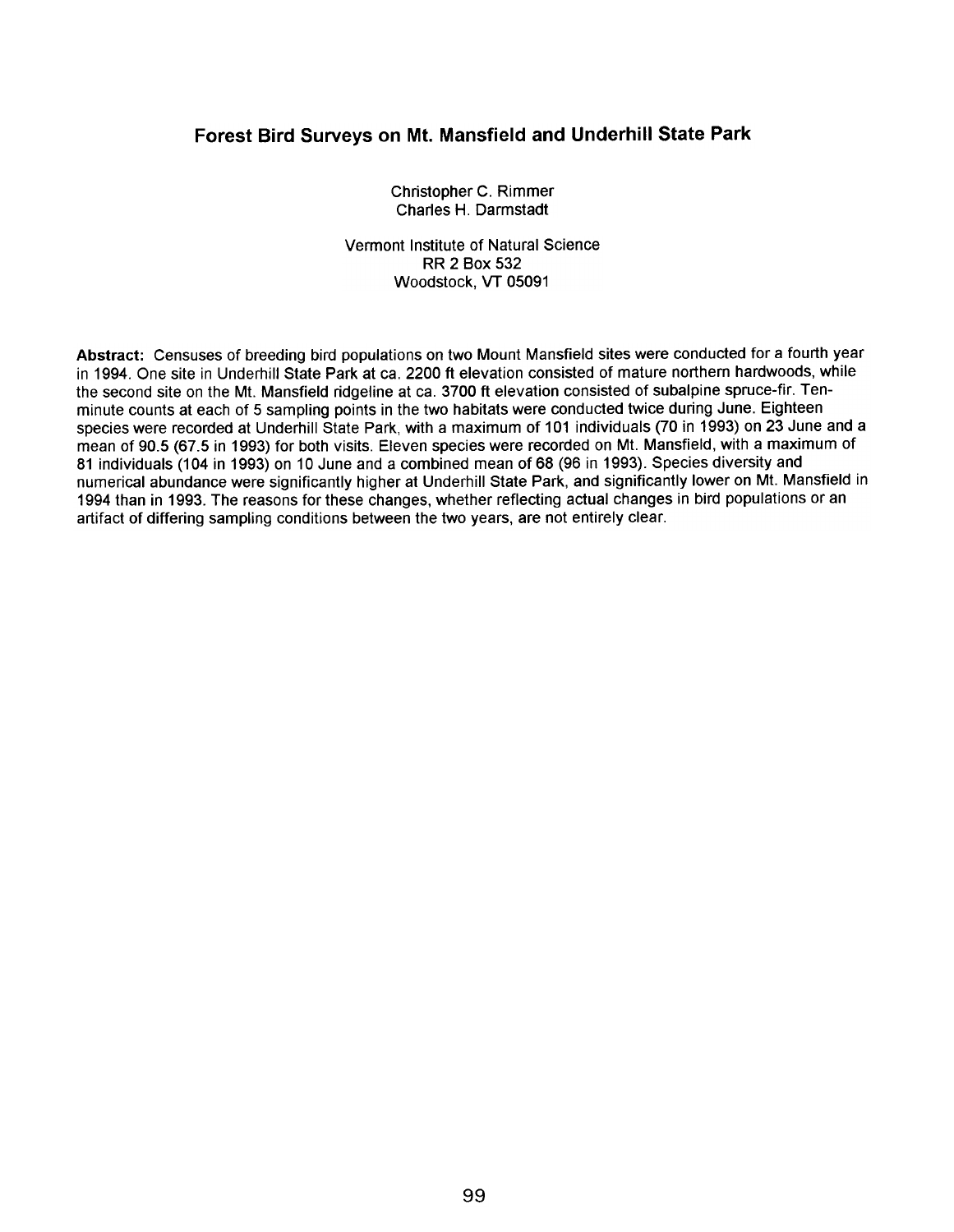## Introduction

In 1994, breeding bird censuses were conducted for a fourth consecutive year on two permanent study sites on Mt. Mansfield, as part of a long-term Vermont Forest Bird Monitoring Program conducted by the Vermont Institute of Natural Science (VINS). This program was initiated in 1989 with the primary goal of conducting habitat-specific monitoring of forest interior breeding bird populations in Vermont and tracking long-term changes. As of 1994, VINS has selected, marked and censused 17 permanently protected sites of mature forest habitat in Vermont (Appendix 1). The specific objectives of the Mt. Mansfield study include: 1) adding a bird monitoring component to the integrated ecological research being conducted under the VMC; 2) adding two study sites to VINS' statewide monitoring program; and 3) sampling bird populations in the high elevation spruce-fir zone.

## Methods

Survey methods were identical to those in previous years. Each site consists of a series of five sampling points spaced 200-300 meters apart. Preliminary site visits were made in late spring to check the condition of vinyl flagging and metal tree tags. Each site was censused twice during the height of breeding activities in June. Each census consisted of 1 O-minute counts of all birds seen and heard at each of the five sampling points. Field data were transcribed onto standardized forms and subsequently computerized, using DBASE3. Vegetation sampling was conducted at each census point on the Mt. Mansfield plot only, using a technique modified after the James and Shugart method. This sampling technique will be used at the Underhill State Park site in 1995, as well as at VINS' 15 other monitoring sites.

## Results and Discussion

Overall numerical abundance and species diversity were at a four- year minimum on Mt. Mansfield in 1994 (Table 1). Only 11 species were recorded, with a maximum of 81 individuals (104 in 1993) on 10 June and a mean of 68 (96 in 1993) for both visits (Table 2). Numbers of three of the five most common species, Winter Wren, Blackpoll Warbler, and Bicknell's (Gray-cheeked) Thrush, fell to a four-year low (Table 1). Totals of eight species were below their 1991-1993 average. Only two species were at or above their three year average. Magnolia Warbler and Cedar Waxwing, both recorded in two of the previous three years, were absent in 1994. Adverse weather conditions on both count dates may have contributed to the low number of individuals detected.

The most pronounced declines occurred in Winter Wren, Swainson's Thrush, and Blackpoll Warbler populations. On average, Winter Wren declined 25% annually between 1991-1994 on Mt. Mansfield. This downward trend has also been recorded at VINS' other high elevation spruce-fir site on Camel's Hump, where the species declined at an average annual rate of 15% during the same period. At Underhill State Park, Winter Wrens declined at an average rate of 59% annually from 1992-1994, suggesting that the species may be experiencing widespread population losses. Blackpoll Warbler experienced a less dramatic, but steady annual decline of 11% on Mt. Mansfield. As in 1993, Swainson's Thrush was observed in low numbers in 1994, at 75% below its three-year average.

In contrast to the Mt. Mansfield site, overall numerical abundance and species diversity were at a four year maximum at Underhill State Park in 1994 (Table 3). Eighteen species were recorded, with a maximum of 101 individuals (70 in 1993) on 23 June and a mean'of 90.5 (67.5) for both visits (Table 4). Only four species were below their 1991-1993 average, while 11 species were above their average for this period. Of the five species that have been recorded in each year since 1991, four were observed at levels at or above their four-year maximum. Red-eyed Vireo, Canada Warbler, and Ovenbird have all experienced a steady four-year increase.

Both the declines on Mt. Mansfield and the increases at Underhill State Park must be interpreted cautiously. With only 4 years of data available, detection of meaningful population trends is yet not possible. Changes in population trends may simply reflect natural fluctuations and/or variable detection rates. Census data may be particularly susceptible to variation in detectability on Mt. Mansfield, where weather conditions are often extreme or subject to rapid change. Natural populations are also dependent on a variety of dynamic factors, such as local prey abundance, overwinter survival, and habitat change. However, the steady decline recorded among most high elevation species on Mt. Mansfield warrants concern in light of documented threats to subalpine spruce-fir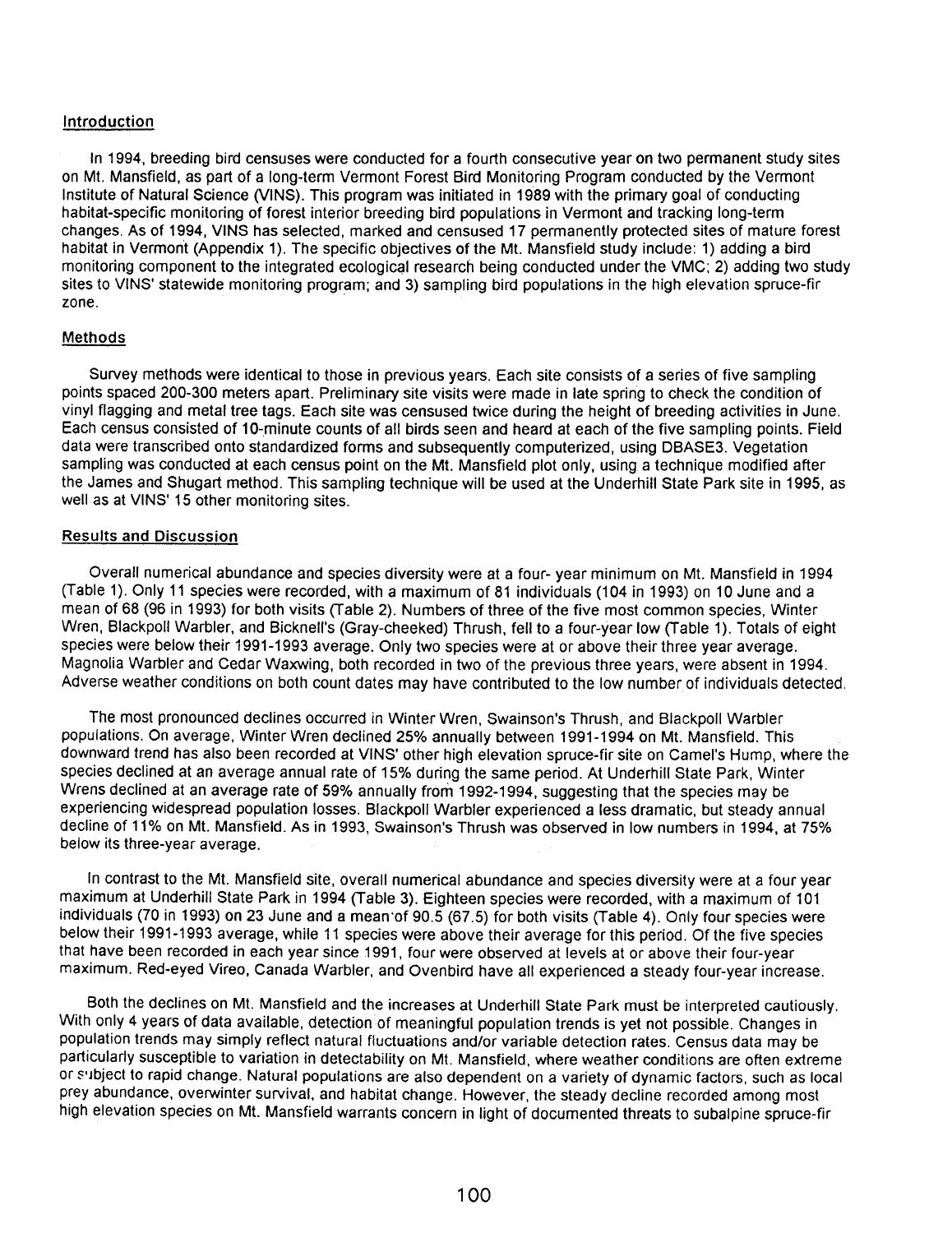forests throughout the Northeast. Several years of additional data collection, their correlation with other VMC data, and comparison with census data from other ecologically similar sites will be necessary to elucidate population trends of various species at the Mansfield and Underhill sites.

Future plans include continued monitoring at both sites, as well as detailed sampling of habitat characteristics at Underhill State Park. Analysis of VINS' six-year forest bird monitoring database is planned to begin in 1995. This should enable future comparisons among sites and habitat types, information that will be critical to evaluating the significance of results from Mt. Mansfield and Underhill State park. Funding for VINS' 1994 work at these two sites was provided in large part by the VMC. Support for monitoring at VINS' additional 15 Vermont forest bird study sites was provided by VINS' general operating budget.

Appendix 1. Vermont Forest Bird Monitoring Sites -1994

| Site                  | Town       |
|-----------------------|------------|
| 1. Sandbar WMA        | Milton     |
| 2 Pease Mountain      | Charlotte  |
| 3. Cornwall Swamp     | Cornwall   |
| 4. Shaw Mountain      | Benson     |
| 5 Galick Preserve     | West Haven |
| 6. Sugar Hollow       | Pittsford  |
| 7. The Cape           | Chittenden |
| 8. Dorset Bat Cave    | E. Dorset  |
| 9. Roy Mountain WMA   | Barnet     |
| 10. Concord Woods     | N. Concord |
| 11. May Pond Preserve | Barton     |
| 12. Wenlock/Buxton's  | Ferdinand  |
| 13. Bear Swamp        | Wolcott    |
| 14. Underhill S.P.    | Underhill  |
| 15. Mt. Mansfield     | Stowe      |
| 16. Camel's Hump      | Huntington |
| 17. Merck Forest      | Rupert     |
|                       |            |

Habitat Floodplain Oak-hickory Maple Swamp Oak-hickory Hemlock-pine N. Hardwoods N. Hardwoods N. Hardwoods Cedar-spruce N. Hardwoods N. Hardwoods Spruce-fir Spruce-fir N. Hardwoods **Subalpine** Subalpine Maple-beech-oak **Observer** M. LaBarr S. Staats C. Darmstadt S. Morrical N. Swanberg S. Faccio S. Faccio R. Stewart C. Rimmer C. Rimmer R. Renfrew C. Darmstadt B. Pfeiffer C. Darmstadt c. Rimmer C. Fichtel

T.Johansson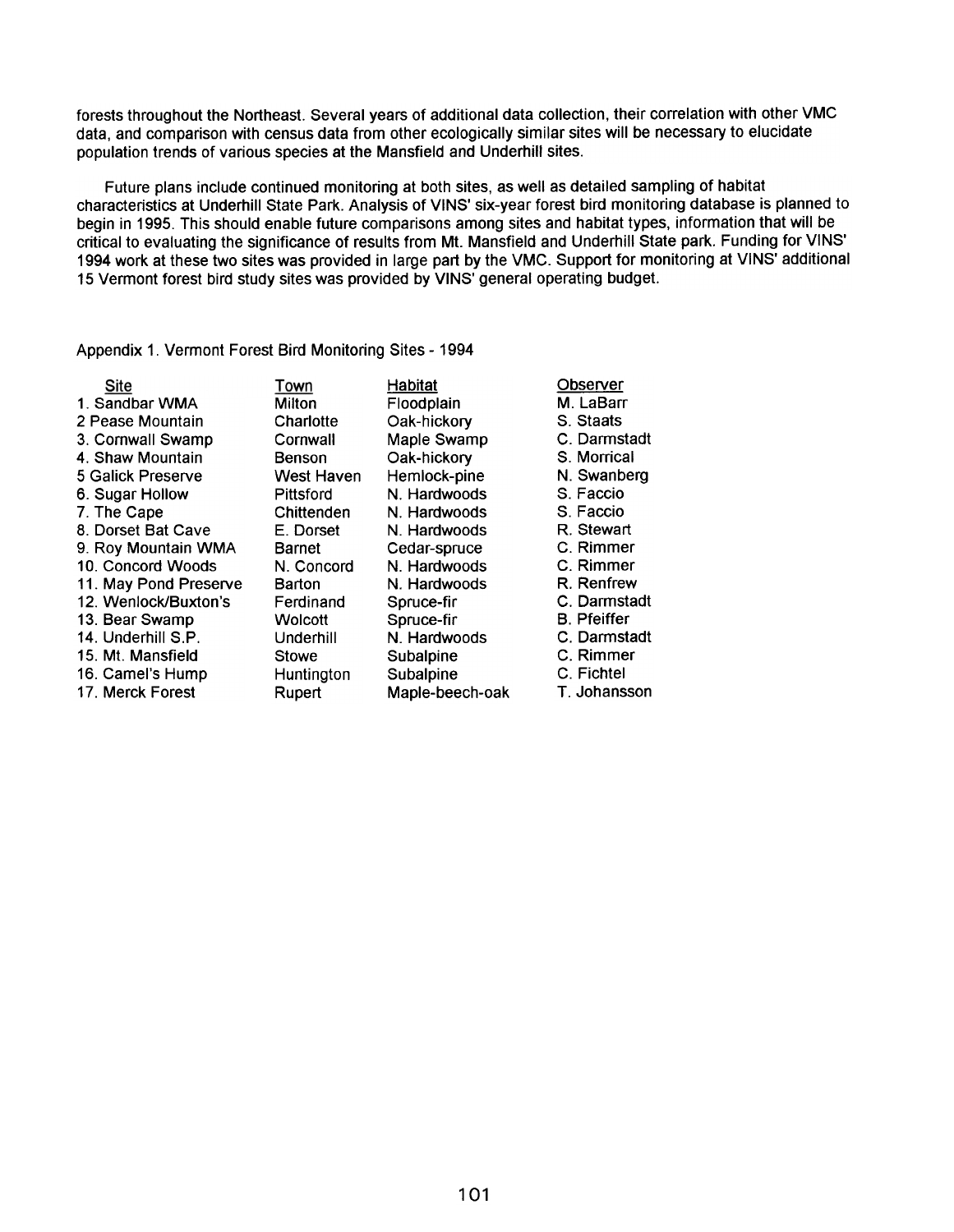Table 1. Maximum counts of individual birds recorded on Mt. Mansfield site, 1991-1994.

|                                  | Mansfield      |                |                         |                         |  |  |  |
|----------------------------------|----------------|----------------|-------------------------|-------------------------|--|--|--|
| <b>Species</b>                   | 91             | 92             | 93                      | 94                      |  |  |  |
| Northern Flicker                 |                |                | 1                       |                         |  |  |  |
| Hairy Woodpecker                 |                |                |                         | 1                       |  |  |  |
| <b>Yellow-bellied Flycatcher</b> |                |                | 2                       |                         |  |  |  |
| <b>Blue Jay</b>                  |                | 1              |                         |                         |  |  |  |
| <b>Common Raven</b>              |                |                | 1                       |                         |  |  |  |
| <b>Red-breasted Nuthatch</b>     |                | 2              | 3                       | 1                       |  |  |  |
| <b>Winter Wren</b>               | 20             | 18             | 14                      | 8                       |  |  |  |
| <b>Ruby-crowned Kinglet</b>      |                | 4              |                         |                         |  |  |  |
| <b>Gray-cheeked Thrush</b>       | 10             | 23             | 15                      | 9                       |  |  |  |
| Swainson's Thrush                | 6              | 16             |                         | $\overline{\mathbf{c}}$ |  |  |  |
| American Robin                   | $\overline{2}$ | 7              | $\frac{2}{2}$           | 4                       |  |  |  |
| <b>Cedar Waxwing</b>             |                | 1              | $\overline{\mathbf{4}}$ |                         |  |  |  |
| <b>Nashville Warbler</b>         | 4              |                |                         |                         |  |  |  |
| Magnolia Warbler                 | $\overline{2}$ | 4              |                         |                         |  |  |  |
| Yellow-rumped Warbler            | 22             | 21             | 16                      | 18                      |  |  |  |
| <b>Blackpoll Warbler</b>         | 20             | 18             | 18                      | 14                      |  |  |  |
| Ovenbird                         |                |                | 2                       |                         |  |  |  |
| Lincoln's Sparrow                | 4              |                |                         |                         |  |  |  |
| <b>White-throated Sparrow</b>    | 14             | 28             | 26                      | 21                      |  |  |  |
| Dark-eyed Junco                  | 8              | 17             | 10                      | 4                       |  |  |  |
| <b>Purple Finch</b>              | $\overline{2}$ | 8              | $\overline{2}$          | 4                       |  |  |  |
| <b>Pine Siskin</b>               |                | 1              |                         |                         |  |  |  |
| <b>Evening Grosbeak</b>          |                | $\overline{2}$ |                         |                         |  |  |  |
| Number of individuals            | 114            | 171            | 118                     | 86                      |  |  |  |
| Number of species                | 12             | 16             | 15                      | 11                      |  |  |  |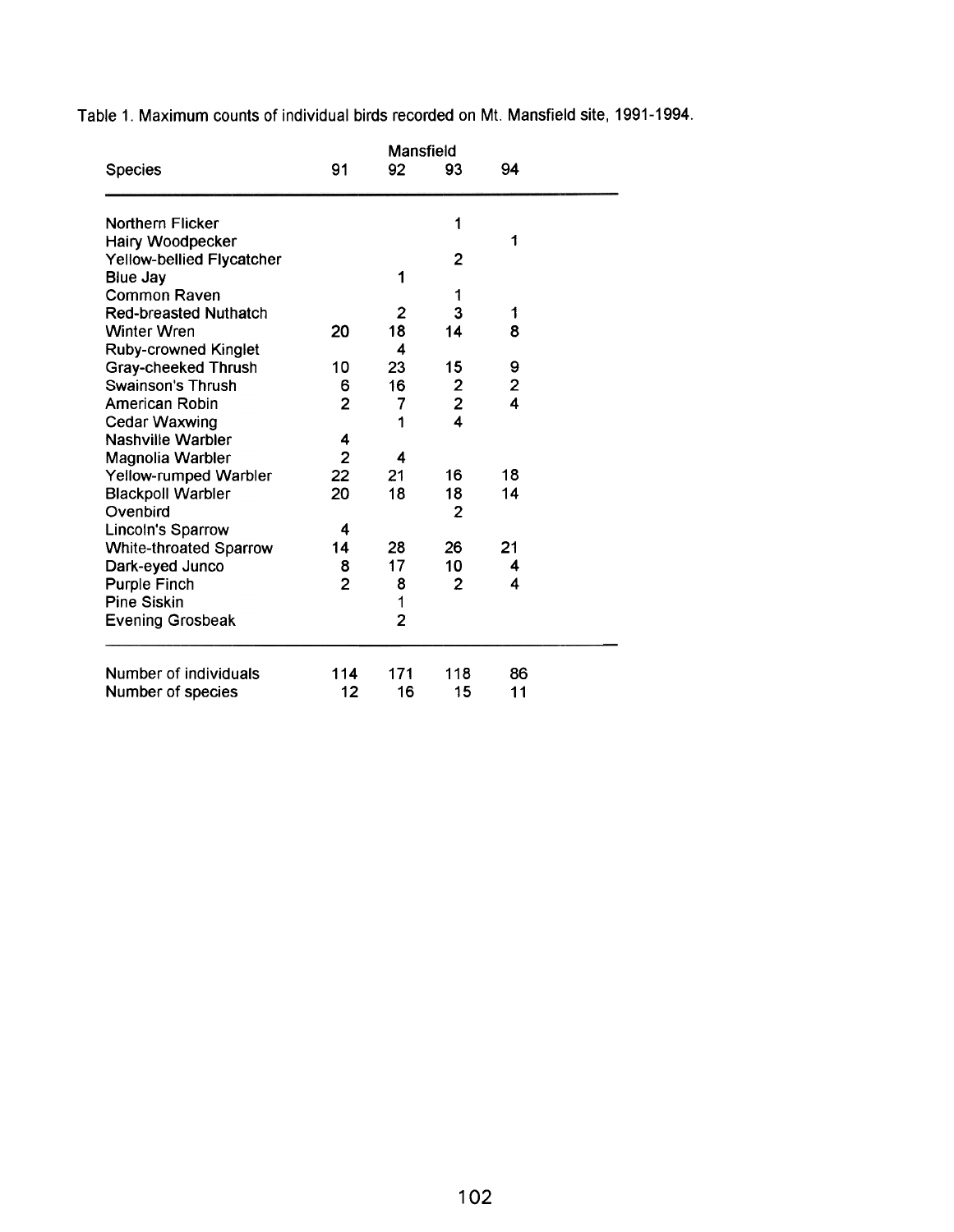Table 2. Numbers of individual birds recorded on Mt. Mansfield in 1994. Maximum count for each species represents relative abundance index to be used in future analyses.

| <b>Species</b>                | 10 June | 23 June |
|-------------------------------|---------|---------|
|                               |         |         |
| Hairy Woodpecker              |         |         |
| <b>Red-breasted Nuthatch</b>  |         |         |
| <b>Winter Wren</b>            | 4       | 8       |
| <b>Gray-cheeked Thrush</b>    | 9       | 6       |
| Swainson's Thrush             |         | 2       |
| American Robin                | 4       |         |
| Yellow-rumped Warbler         | 18      |         |
| <b>Blackpoll Warbler</b>      | 14      | 13      |
| <b>White-throated Sparrow</b> | 21      | 18      |
| Dark-eyed Junco               | 4       | 1       |
| <b>Purple Finch</b>           | 4       |         |
| Number of individuals         | 81      | 55      |
| Number of species             | 11      |         |
|                               |         |         |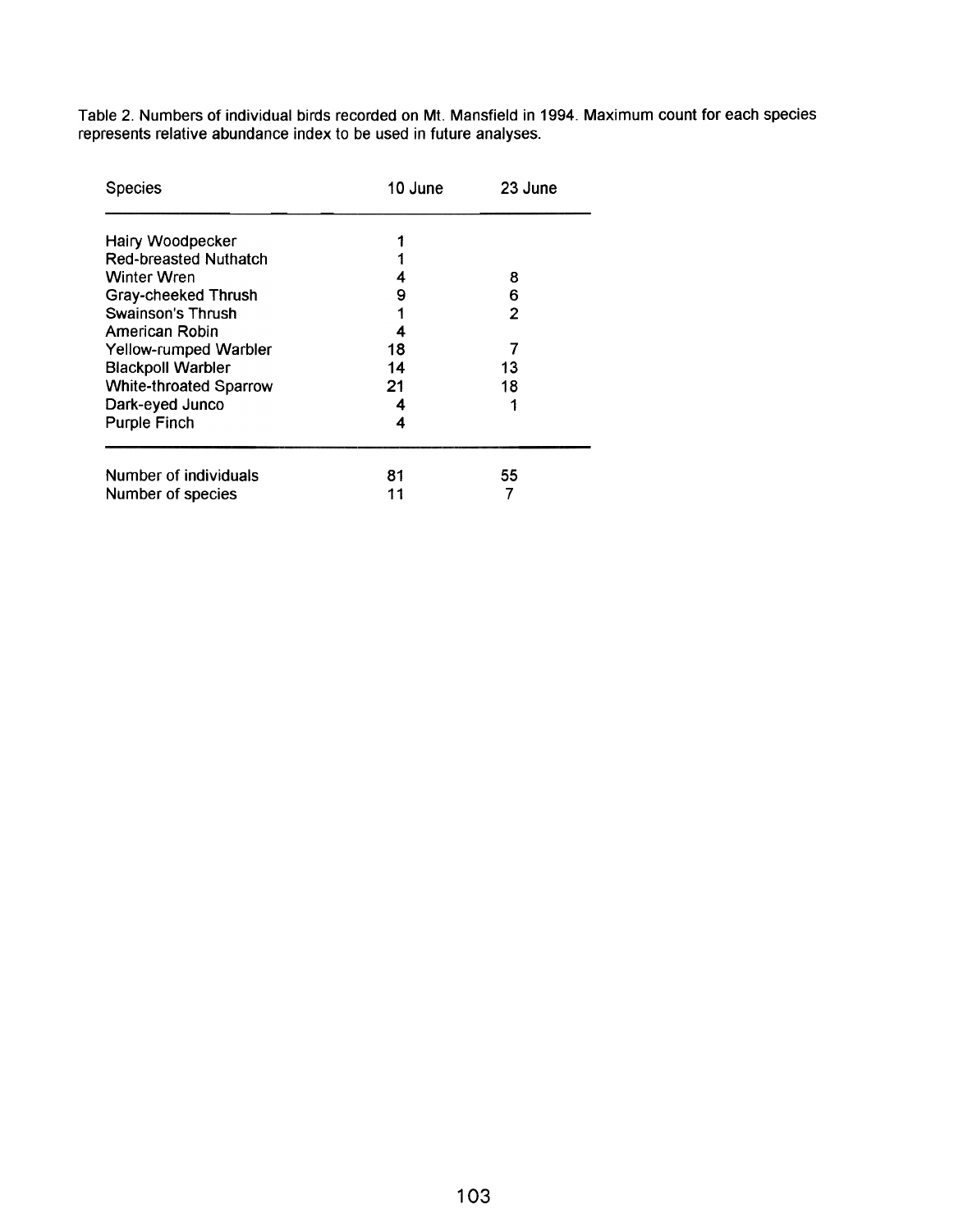Table 3. Maximum counts of individual birds recorded at Underhill State Park, 1991-1994.

|                                     | Underhill      |                                            |                |                |  |
|-------------------------------------|----------------|--------------------------------------------|----------------|----------------|--|
| <b>Species</b>                      | 91             | 92                                         | 93             | 94             |  |
| <b>Northern Flicker</b>             |                |                                            | $\overline{2}$ |                |  |
| <b>Yellow-bellied Sapsucker</b>     |                | 2                                          |                | 2              |  |
| <b>Hairy Woodpecker</b>             |                |                                            |                | 1              |  |
| <b>Blue Jay</b>                     |                |                                            |                | 1              |  |
| <b>Common Raven</b>                 |                |                                            |                | 4              |  |
| <b>Brown Creeper</b>                |                |                                            |                | 1              |  |
| <b>Black-capped Chickadee</b>       |                | $\overline{2}$                             | 1              |                |  |
| <b>Winter Wren</b>                  |                | 12                                         | 4              | $\overline{2}$ |  |
| Veery                               | $\overline{2}$ |                                            |                |                |  |
| <b>Swainson's Thrush</b>            |                | $\begin{array}{c} 2 \\ 2 \\ 7 \end{array}$ |                | 4              |  |
| <b>Hermit Thrush</b>                |                |                                            | $\overline{2}$ | 11             |  |
| <b>Wood Thrush</b>                  | 1              | $\overline{2}$                             |                |                |  |
| <b>Solitary Vireo</b>               | 1              | 4                                          |                |                |  |
| Red-eyed Vireo                      | 5              | 8                                          | 8              | 12             |  |
| <b>Black-throated Blue Warbler</b>  | 11             | 17                                         | 10             | 12             |  |
| Yellow-rumped Warbler               |                |                                            | 4              | 4              |  |
| <b>Black-throated Green Warbler</b> | 9              | 14                                         | 12             | 14             |  |
| <b>Black-and-white Warbler</b>      |                | 6                                          | 4              | 4              |  |
| American Redstart                   |                | 6                                          |                |                |  |
| Ovenbird                            | 7              | 20                                         | 22             | 22             |  |
| Canada Warbler                      | 5              | 8                                          | 8              | 10             |  |
| <b>Rose-breasted Grosbeak</b>       | 7              | 3                                          |                | $\frac{2}{2}$  |  |
| <b>White-throated Sparrow</b>       | $\overline{c}$ |                                            | $\overline{c}$ |                |  |
| Dark-eyed Junco                     |                | 6                                          | $\overline{2}$ | 6              |  |
| Number of individuals               | 52             | 112                                        | 83             | 114            |  |
| Number of species                   | 11             | 18                                         | 14             | 18             |  |